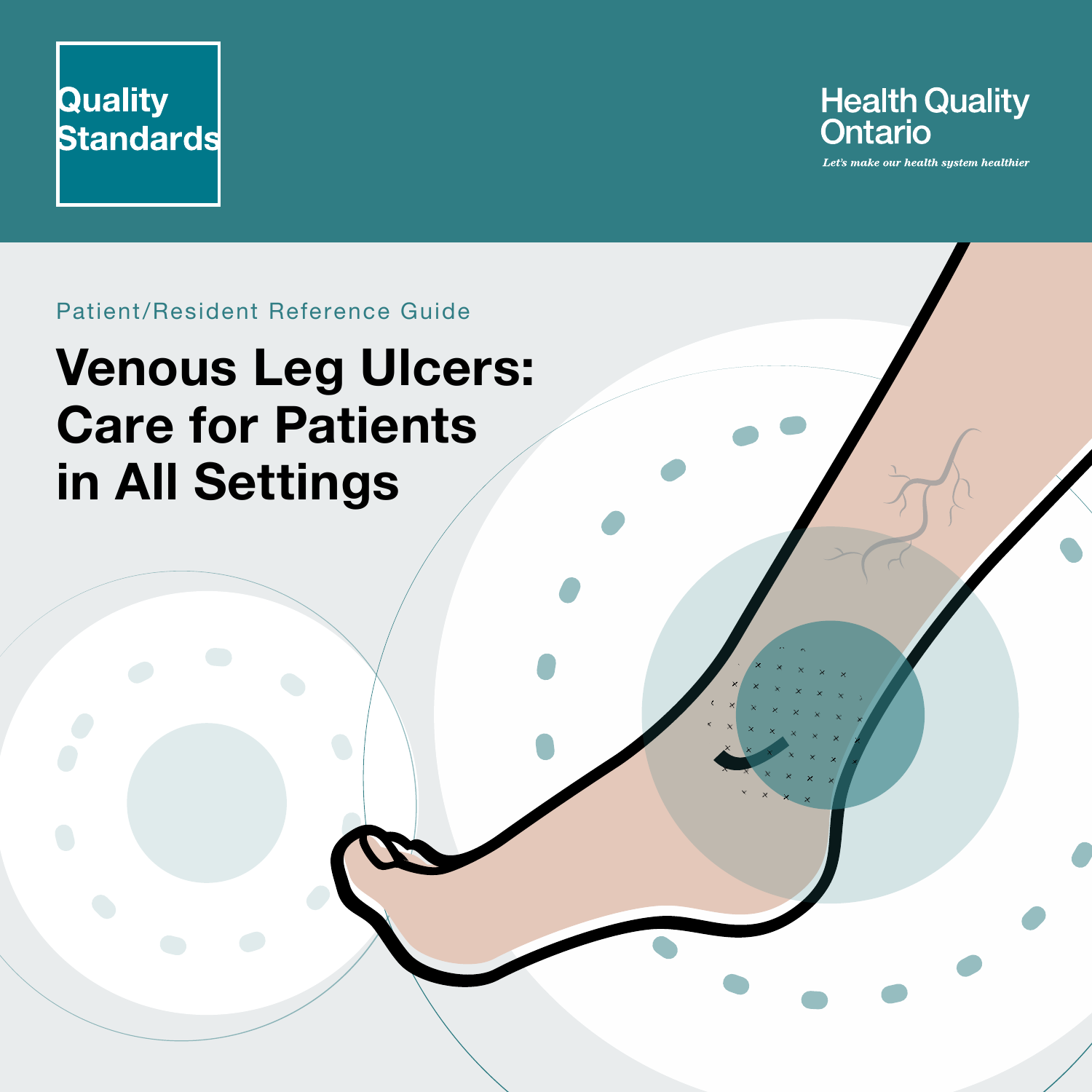### **Quality standards outline what high-quality care looks like.**

They focus on conditions where there are large variations in how care is delivered, or where there are gaps between the care provided in Ontario and the care patients should receive.

This guide addresses variations and gaps in care in Ontario that need attention when it comes to managing venous leg ulcers. It is based on the best available evidence and was created in partnership with patients, their families, and health care professionals.

**Venous leg ulcers** are long-lasting sores that occur when the veins in the legs do not pump blood back to the heart properly. This can result in damage to the surrounding skin and the tissue underneath the skin.

This guide is for people living with venous leg ulcers, their families, and other caregivers to help you know what to ask for when receiving treatment and to make sure you receive the highest-quality care.

## **If you or someone you care about has a venous leg ulcer or is at risk of developing one...**

You can use this guide to help you and your health care professionals develop a care plan that works for you. You should use this information to become aware of what high-quality care looks like and to ask informed questions about your care.

Care plans can be very different for each person, so it is important to work closely with your health care professionals.

Here are some things to consider.

# **Understanding and Planning Your Care**

#### Assessment

- If your health care professional thinks you might have a leg ulcer, you should have a test for peripheral arterial disease at least once a year. The results will determine what type of treatment you should have, such as compression therapy.
- If you have a leg ulcer or are at risk for developing one, you and your family or caregiver should be taught about leg ulcers and who to contact for help.

#### **Treatment**

- You should receive care from a team of health care professionals who have been trained to care for people who have a venous leg ulcer or are at risk for one.
- If you have a leg ulcer, you should have a full assessment. Your health care team will want to learn more about your health history, concerns, and preferences. They should also examine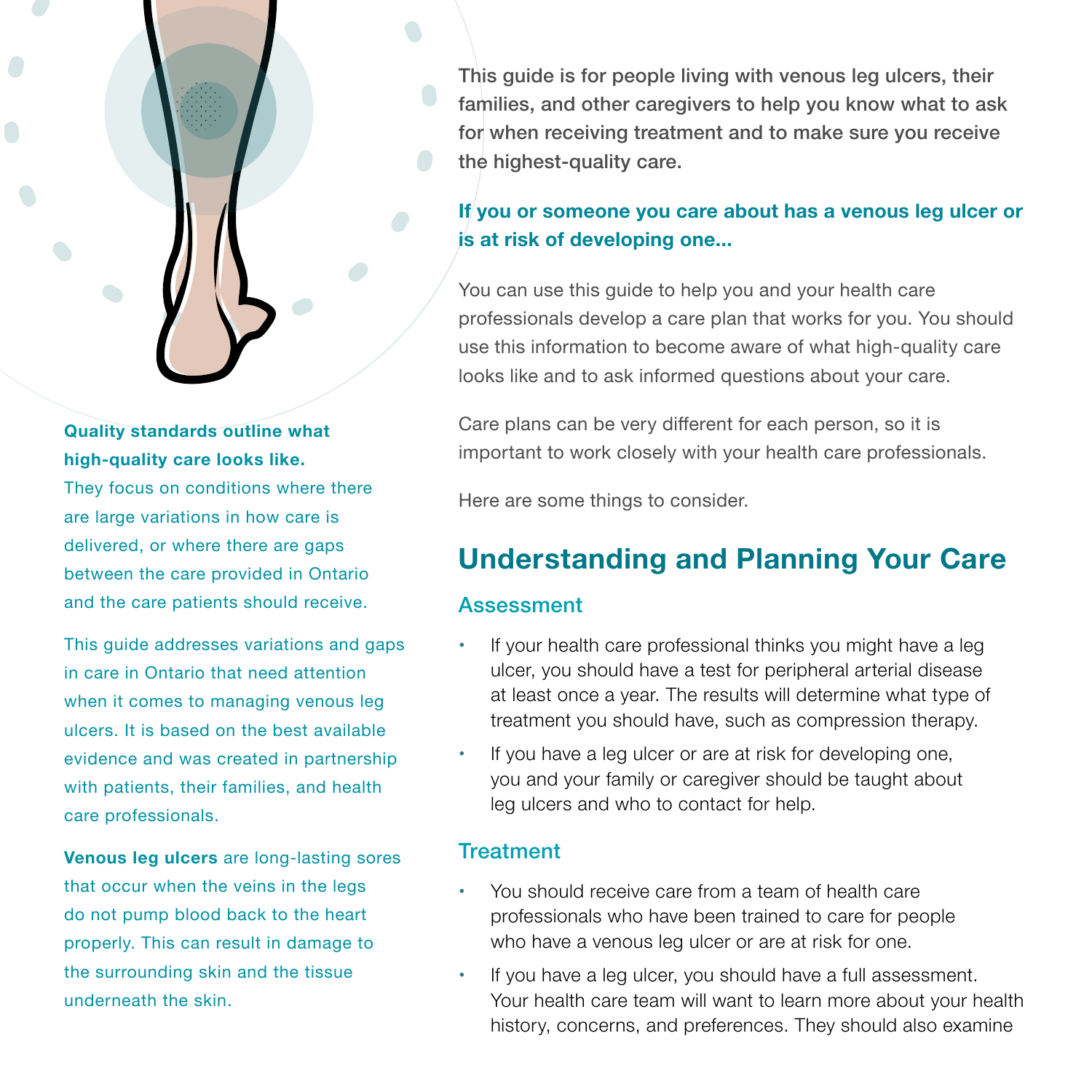your legs and feet, including any wounds you have. They will use this information to develop a care plan with you.

- Your health care professional should work with you to develop a care plan that reflects your needs, concerns, and preferences. A care plan is a written document that you have agreed on with your health care professional. It describes your goals for your care, the care you will receive, and who will provide it.
- **•**  As part of your care plan, you should be offered compression therapy, which can include special bandages or stockings that support your veins and increase the circulation in your legs. You should talk to your health care professional about the most appropriate form of therapy for you.
- To help your wound heal, you should have dead skin, callus, and debris removed (this is called debridement) if your health care professional determines that it is necessary and appropriate.
- If your wound is infected, you should receive treatment, which may include antibiotics.
- If you have a suspected deep/surrounding tissue or systemic infection, you should have an urgent assessment within 24 hours and treatment with antibiotics.
- **•**  Your health care team will determine whether your wound can heal or not. You should have a dressing that keeps the wound moist if it can heal, or dry if it cannot heal.
- If you have a leg ulcer that is large or taking a long time to heal, you should be offered a

medication called pentoxifylline, which can help heal your leg ulcer. You should talk to your health care professional to see if this medication is right for you. You should continue compression therapy while you take this medication.

- If your leg ulcer is unusual or not healing, you should be referred to a specialist for further assessment and appropriate treatment.
- **•**  When you change health care settings (for example, you return home after being cared for in a hospital), your health care team or health care professional should work with you to make sure that important information is transferred with you, and that you are connected to the supports you need.

Everybody is different, and some statements may not apply in your situation. If you have questions about your care, **it is important to speak with your health care professional.**